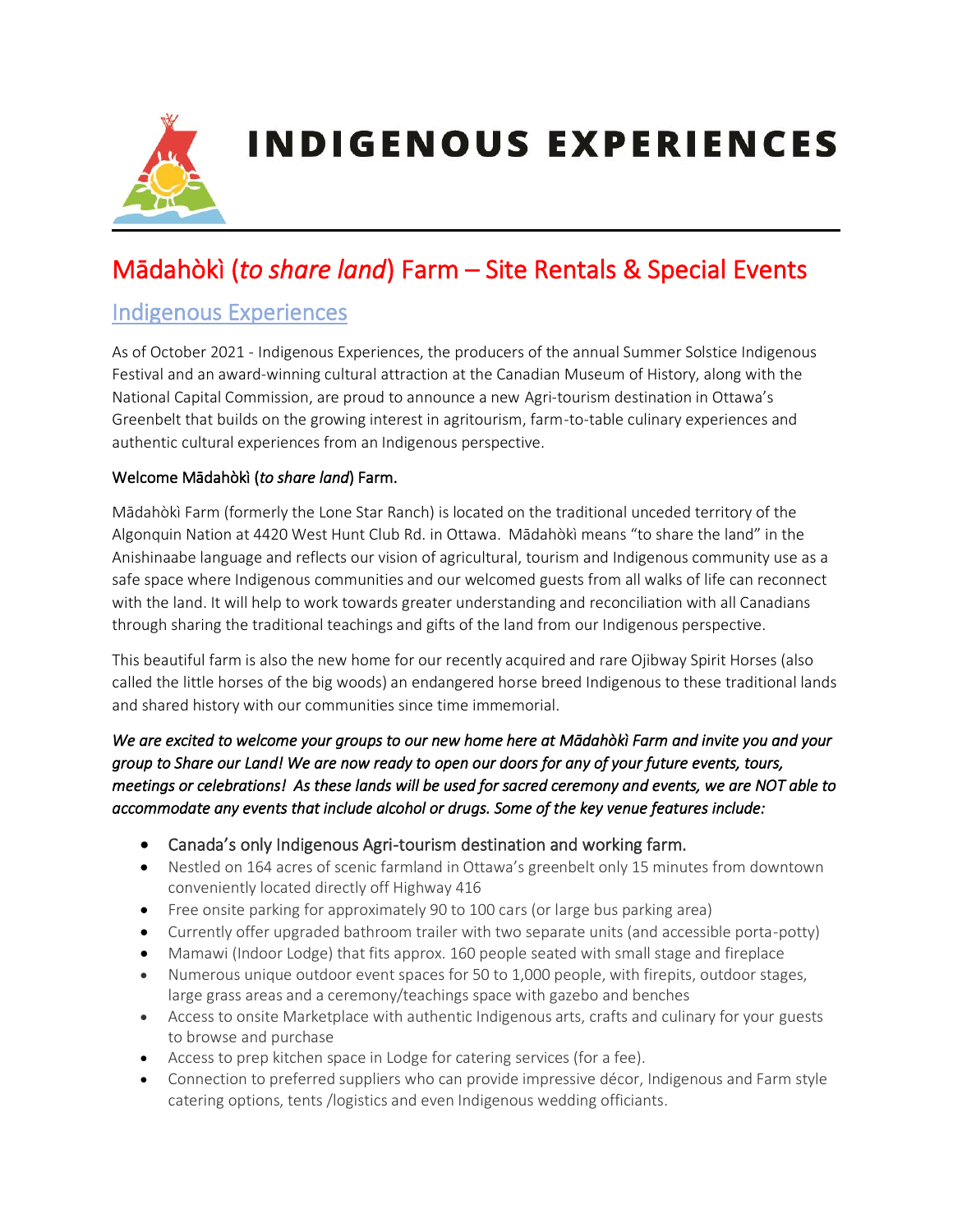# **Indigenous Experiences - Site Rentals – Spaces**

| Site - Space                 | <b>Rental includes</b>                               | Corporate                      | Not for profit                 | Indigenous                     |
|------------------------------|------------------------------------------------------|--------------------------------|--------------------------------|--------------------------------|
|                              |                                                      | Cost                           | Cost                           | <b>Non Profit</b>              |
| <b>Exclusive Site Rental</b> | - Access to all existing event                       | <b>Full Day Rental</b>         | <b>Full Day Rental</b>         | <b>Full Day Rental</b>         |
|                              | spaces on site and existing                          | \$3,000 + HST                  | $$2,250 + HST$                 | $$1,500 + HST$                 |
|                              | logistics (tables, chairs, etc.)                     |                                |                                |                                |
|                              | - bathroom trailer plus                              | 1/2 Day Rental                 | 1/2 Day Rental                 | 1/2 Day Rental                 |
|                              | accessible unit                                      | $$1,500 + HST$                 | $$1,125 + HST$                 | \$750 + HST                    |
|                              | - Any groups 150 + people                            |                                |                                |                                |
|                              | may require additional                               |                                |                                |                                |
|                              | toilet rentals and                                   |                                |                                |                                |
|                              | equipment                                            |                                |                                |                                |
| Mamawi Lodge -               | - Indoor lodge that                                  | <b>Full Day Rental</b>         | <b>Full Day Rental</b>         | <b>Full Day Rental</b>         |
| Small Group                  | accommodates up to 160                               | $$1,000 + HST$                 | $$750 + HST$                   | $$500 + HST$                   |
|                              | seated with small stage,                             |                                |                                |                                |
|                              | fireplace, bar/service area.                         | 1/2 Day Rental<br>$$500 + HST$ | 1/2 Day Rental<br>$$375 + HST$ | 1/2 Day Rental<br>$$250 + HST$ |
|                              | Groups can also provide<br>own catering and rentals. |                                |                                |                                |
|                              | Small rental:                                        |                                |                                |                                |
|                              | under 100 people                                     |                                |                                |                                |
|                              |                                                      |                                |                                |                                |
| Mamawi Lodge                 | - Indoor lodge as outlined                           | <b>Full Day Rental</b>         | <b>Full Day Rental</b>         | <b>Full Day Rental</b>         |
| Large Group                  | above for groups of                                  | $$1,500 + HST$                 | $$1,000 + HST$                 | $$750 + HST$                   |
|                              | $100 - 160 =$ people                                 |                                |                                |                                |
|                              | - Any groups 150 + people                            | 1/2 Day Rental                 | 1/2 Day Rental                 | 1/2 Day Rental                 |
|                              | may require additional                               | $$1,000 + HST$                 | $$750 + HST$                   | $$375 + HST$                   |
|                              | toilet and logistical rentals                        |                                |                                |                                |
|                              |                                                      |                                |                                |                                |
| <b>Tribal Council</b>        | - Outdoor seating around                             | <b>Full Day Rental</b>         | <b>Full Day Rental</b>         | <b>Full Day Rental</b>         |
|                              | firepit and among the                                | $$750 + HST$                   | $$500 + HST$                   | $$375 + HST$                   |
|                              | Ojibway Spirit Horses for                            |                                |                                |                                |
|                              | groups up to 75                                      | 1/2 Day Rental<br>$$375 + HST$ | 1/2 Day Rental<br>$$250 + HST$ | 1/2 Day Rental<br>$$200 + HST$ |
| <b>Celebrations Stage</b>    | - Outdoor covered stage &                            | <b>Full Day Rental</b>         | <b>Full Day Rental</b>         | <b>Full Day Rental</b>         |
|                              | viewing/seating area                                 | $$500 + HST$                   | $$375 + HST$                   | $$250 + HST$                   |
|                              | -bring your own equipment                            |                                |                                |                                |
|                              | or use existing sound                                | 1/2 Day Rental                 | 1/2 Day Rental                 | 1/2 Day Rental                 |
|                              | system (for a fee)                                   | $$250 + HST$                   | $$200 + HST$                   | $$125 + HST$                   |
| Ceremony Space               | -Outdoor Gazebo and                                  | Full Day                       | Full Day                       | Full Day                       |
|                              | benches in pretty forest                             | $$1,000 + HST$                 | $$750 + HST$                   | $$500 + HST$                   |
|                              | setting                                              |                                |                                |                                |
|                              | Only full day bookings                               |                                |                                |                                |
|                              | available - to accommodate                           |                                |                                |                                |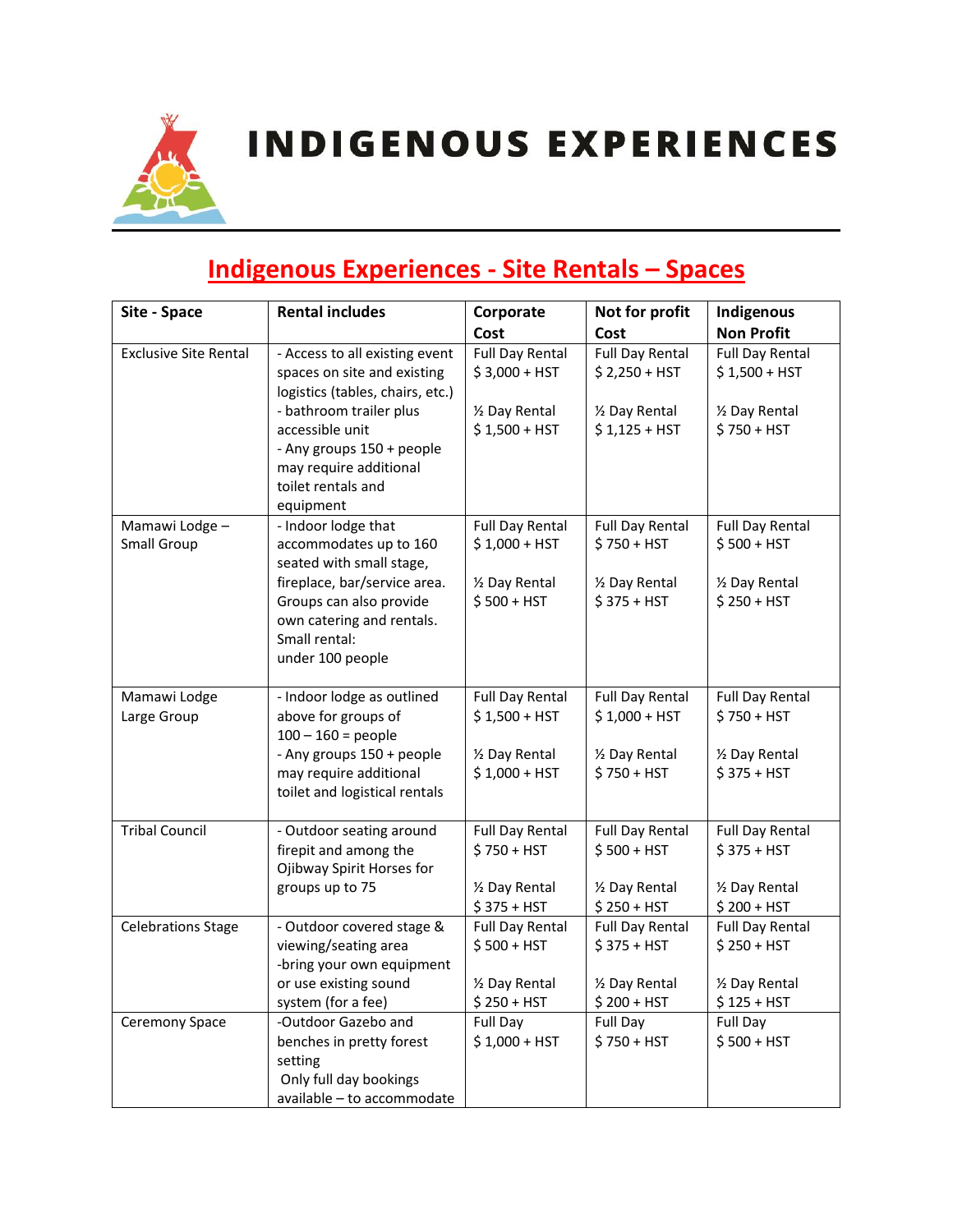|                 | time for set up and tear<br>down (responsibility of<br>renter)<br>- add-on Indigenous<br>officiant (Elaine<br>Kicknosway)                                                                                                                                                                |                                                                            |                                                                           |                                                                                      |
|-----------------|------------------------------------------------------------------------------------------------------------------------------------------------------------------------------------------------------------------------------------------------------------------------------------------|----------------------------------------------------------------------------|---------------------------------------------------------------------------|--------------------------------------------------------------------------------------|
| Pow-wow Grounds | --Large open field space on<br>the farm perfect for picnics,<br>corporate team building,<br>camp outs or any other<br>larger gatherings up to<br>1,000 people.<br>Any groups 150 + people<br>will require additional toilet<br>rentals<br>Camping or overnight<br>requires 2-day rental. | <b>Full Day Rental</b><br>$$1,000 + HST$<br>1/2 Day Rental<br>$$500 + HST$ | <b>Full Day Rental</b><br>$$1,250 + HST$<br>1/2 Day Rental<br>$$00 + HST$ | <b>Full Day Rental</b><br>$$500 + HST$<br>1/ <sub>2</sub> Day Rental<br>$$250 + HST$ |

### **Indigenous Makers Market**

Enjoy and shop local artists from our Indigenous Market place. Our Marketplace promotes artisanal and agriculture products made by Indigenous artists, makers, farmers, and businesses including everything from artwork, beaded earrings, sweet grass candles to Awazibi Maple Syrup and Indigenous sourced fish! *Our trading post is open Daily –(11 am – 6 pm)* We can extend our operating hours if requested during time of site booking *if arranged and approved in advance.* 

#### **Our rentals can include use of our existing equipment/ assets:**

- Outdoor seating (picnic tables) total of 50 seats.
- Indoor seating (tables and chairs in Mamawi Lodge for 100
- Stationary bench seating for 75 in Tribal Council (benches around firepit) and 75 in Ceremony Space
- Viewing of the Ojibwe Spirit Horses in their paddocks
- Walk our Legacy Trail to view interpretive signage on traditional medicines and messages of reconciliation on our painted rocks (left by visitors) It is a rustic/natural trail.

Also note that all rental clients are expected to ensure that their event meets all current Ottawa Public Health Requirements and **COVID restrictions including vaccinations for indoor spaces and use of masks, ample cleaning and hand washing stations.** For our own festivals and events, we do accept proof of a negative test within 72 hours for staff, volunteers and guests. It is the responsibility of the renter to ensure they are familiar with the most up to date requirements and have health and safety plans in place for their event. Indigenous Experiences is not liable for any private events at the property but will request proof of your Health and Safety plans prior to the event.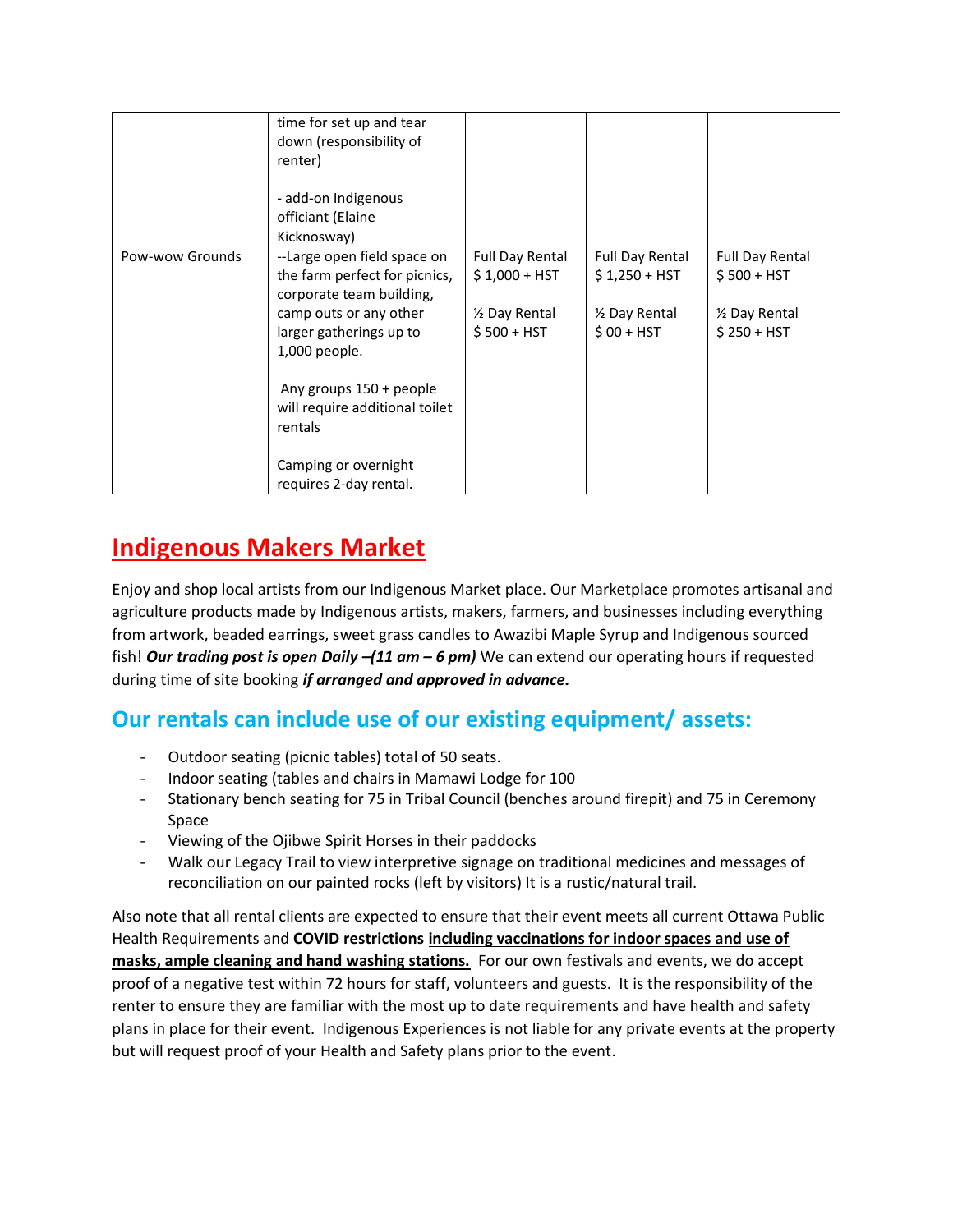

### **MAKE YOUR VISIT A COMPLETE INDIGENOUS EXPERIENCE:**

**We want to ensure that your visit with us in the best experience possible and exceeds all expectations. When renting the space, please considering adding any of our customized program and options to provide your guests with a more memorable Indigenous experience. Please note these options are offered a la carte so that you can build a program and experience, that supports your groups interests and time available on the farm.** 

#### **Traditional Opening and Welcome**

Invite one of our Cultural Ambassadors (or a local elder) to welcome your group to the farm in a traditional manner with a personal introduction, Algonquin Land Acknowledgement, and welcome song. *Approx. 10 minutes.*

#### **Ambassador Welcome - \$ 400 + HST**

**Invited Elder Opening - \$600 + HST** 

#### **Traditional Tea and Bannock by the Fire**

Enhance your booking with us on-site by adding one of our most popular "Indigenous Experiences" – Traditional Tea and Bannock by a rustic bonfire completes any visit to the Farm. This program will have you rolling up your sleeves and prepare and cook your own Bannock over the open fire. Then relax around the fire and enjoy some of our traditional teas! or Add an Elder/storyteller to enhance your experience and hear about their traditional values and stories fireside!

| Animated By one of our Team Members.                              | <b>Full Dav</b>   | $$750+HST$                    |
|-------------------------------------------------------------------|-------------------|-------------------------------|
|                                                                   | $\frac{1}{2}$ Dav | $$500+HST$                    |
| Add On - Elder / Storyteller                                      |                   | \$500 $\frac{1}{2}$ day + HST |
| Add on – Tea & Bannock on a stick additional per person (min. 20) |                   | $$8$ per person + HST         |

#### **Feel the Heartbeat Workshop**

Visitors and guests will explore our strong connection to Mother Earth through her "Heartbeat" while learning a new song and exploring musical connections through this interactive workshop. This music workshop is interactive where the audience participates with rattles and a stomp dance.

*Lead By one of our ambassadors. Approx. 1 hour.* 

**Full Day of Workshops (max. of 4 groups) - \$ 750 + HST** 

**½ Day of Workshops –(max. 2 groups) \$ 500 + HST**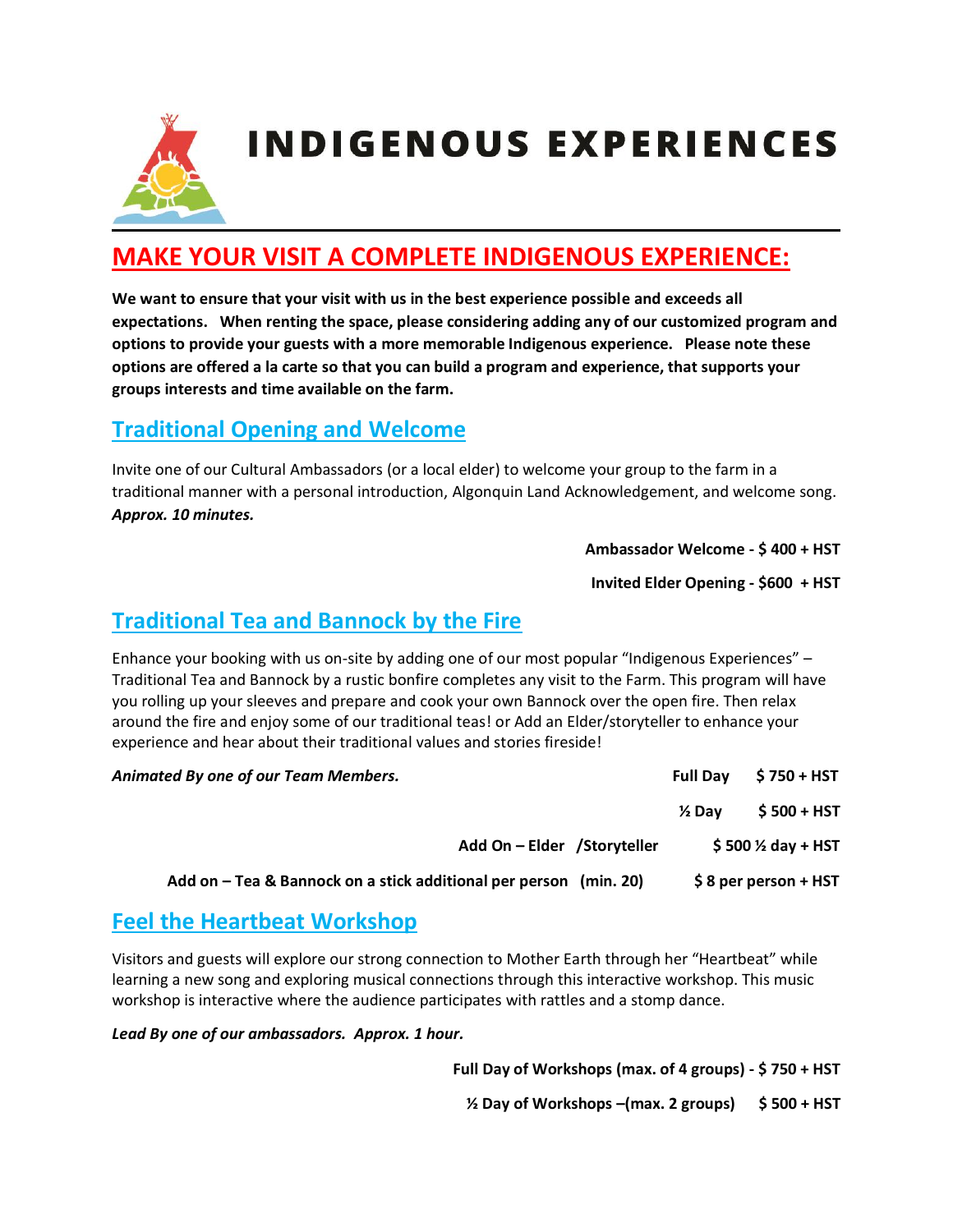### **Concierge Services**

Here at Mādahòkì / Indigenous Experiences- we do not provide full wedding or event planning services, and we do expect our clients to be on-site for any special deliveries or contractor set-ups. However, you are invited to inquire about our **Concierge Services** at time of booking, also please note that any additional "set up days" will need to be booked at 50% of the daily rate to secure the space outside of your booking. One of our Team members will be available to your needs on-site to coordinate your additional contractors for deliveries, décor, catering, or other services prior to or during your event. **\$500 per day**.

# **Activated Spaces and Animations**

#### **Guided Legacy Trail/ Medicine Walk**

Walk our rustic legacy trail with one of our ambassadors – sharing stories of the lands and listen to healing properties that our natural plants hold.

Enjoy land-based experiences and learn about Indigenous culture and heritage; and reconnect to the land and gain traditional knowledge about the seasons and the moons plants and wildlife important to Indigenous people. Also lining the trails, are important messages of Reconciliation on the rocks painted and left by our previous visitors. These are rustic trails and require appropriate outdoor footwear to enjoy.

#### *Animated Tour - By one of our ambassadors (40-60 minutes and approx. 1 km trail)*

**Full Day of Tours (x 4 groups – max 50 each) - \$ 900 + HST** 

**½ Day of Tours (x 2 groups – max 50 each) - \$ 650 + HST**

#### **Reconciliation Rocks**

Visit our Reconciliation Rock Station & paint your own reconciliation rock – Write or draw your own message or picture of reconciliation on a personalized orange rock and leave your mark along our Legacy trail! The material costs cover the cost of purchase, cleaning, painting, and varnish of your rocks. We encourage any groups that can, also make a donation to the work being done for reconciliation and survivors to any charitable group, including our partner Legacy of Hope found on the website.

#### *Animated exhibit - By one of our ambassadors*

- **Full Day – Animation \$ 750 + HST**
- **½ Day – Animation \$ 500 + HST**

**\*\*\*\* Animation cost + \$ 5 per rock + HST**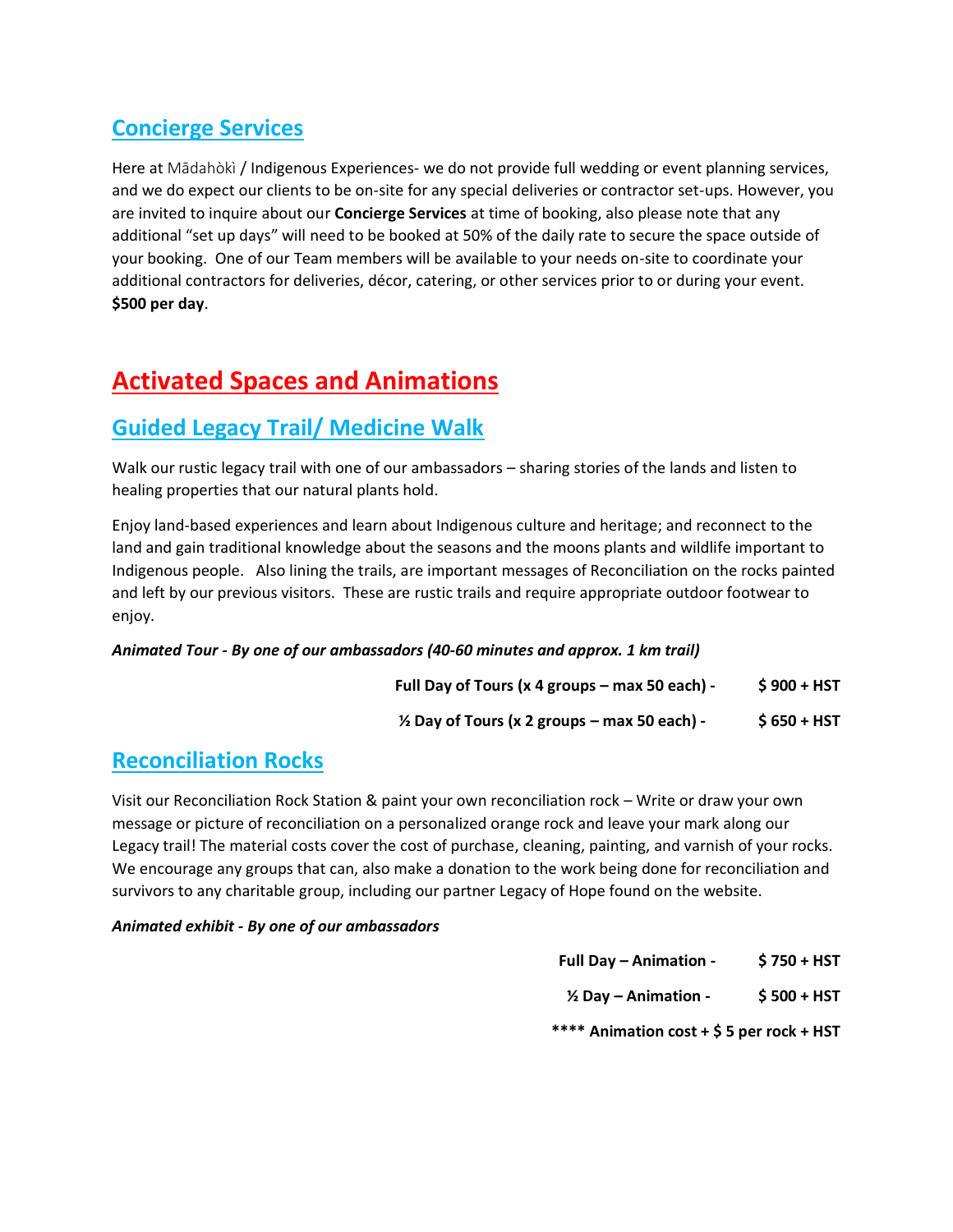#### **Rare Ojibway Spirit Horses**

Witness the beauty and hear the stories of the Rare Ojibway Spirit Horses.

Indigenous Experiences are proud to welcome our new herd of the rare and endangered Ojibwe Spirit Horses to the Mādahòkì farm. These four horses really share their own story on the sacred connection to the Ontario lands where they roamed free for thousands of years. You will have a chance to see these special little horses and hear their stories through the work of Artist Rhonda Snow with a painted series of stories she collected from the Elders across Turtle Island on their memories of this once wild horse.

#### *Animated Visit - By one of our ambassadors*

**Full Day of Tours (x 4 groups – max 50 each) - \$ 750 + HST** 

**½ Day of Tours (x 2 groups – max 50 each) - \$ 500 + HST**

#### **Farm Play and Petting Zoo**

**Sometimes, families just want to play on the farm and meet some farm animals up close and personal – a nice touch to any event with kids of all ages. Meet our resident sheep, goats, bunnies, and chickens.**

*Animated Station - By one of our ambassadors* 

- **Full Day – Animation \$ 750 + HST**
- **Half Day – Animation \$ 500 + HST**

#### **Bonfire**

Add a rustic bonfire to any of your site rentals or experiences. This cost includes a "*manned Fire*" as well as the firewood!

#### *Manned Fire By one of our Team Members*

- **Full Day \$ 750 + HST**
- **½ Day \$ 500 + HST**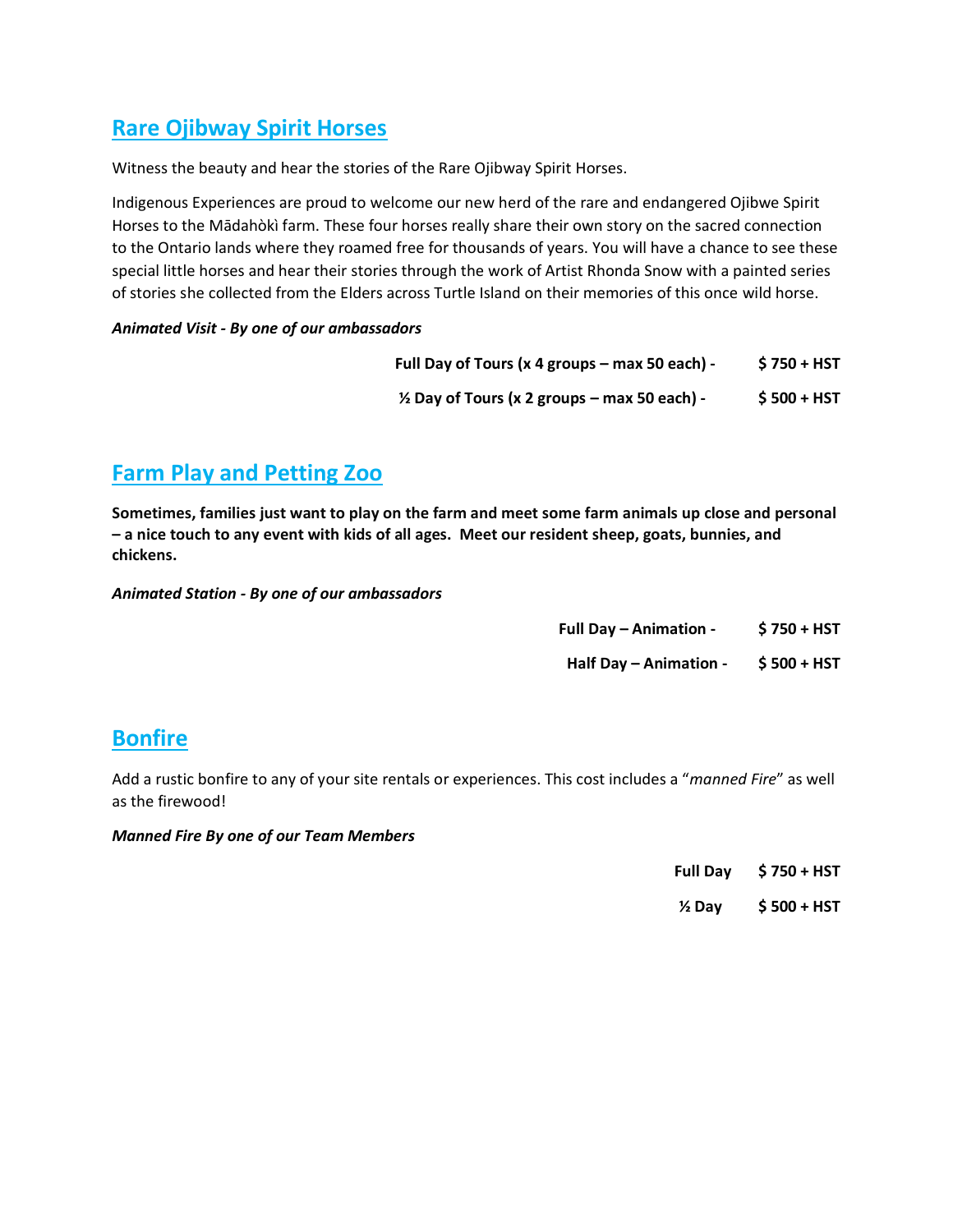## **Make and Take Creative Workshops**

#### **Dreamcatcher /Medicine Wheel**

Lead by one of our ambassadors, this workshop will have your guests making their own dreamcatcher and learning about the traditional origin story of dreamcatchers or the teachings of the medicine wheel with 4 sacred colours, directions and medicines.

*Animated Workshop - By one of our ambassadors Approx. 1 to 1.5 hours.* 

**Workshop Hosting Cost**  $\frac{1}{2}$  **\$ 350 + HST** 

**Each kit is an additional \$ 10 per person + HST** 

#### **Corn Husk Dolls**

Lead by one of our ambassadors, this workshop uses the husks from corn to create a traditional no face doll. In Indigenous tradition – the dolls have no face, and you will learn the meaning behind that.

*Animated Workshop - By one of our ambassadors Approx. 45 minutes to 1 hour.* 

**Workshop Hosting Cost \$350 + HST** 

**Each kit is an additional \$ 10 per person + HST** 

#### **Rattle Workshop**

Enjoy the traditional stories and historical knowledge as you are guided through the process of crafting a traditional rattle! Using traditional materials, you will weave deer skin around a birchwood frame with the leather lacing provided and add corn inside before tying off to dry overnight. *Animated Workshop - By David Finkle. Approx. 1 hour* 

**Workshop Hosting Cost** \$500 + HST

**Each kit is an additional \$ 50 per person + HST** 

#### **Hand Drum Workshop**

Enjoy traditional stories and historical knowledge (and don't hesitate to ask questions) as you are guided through the process of crafting your own Traditional Hand Drum! Using traditional materials you will weave deer skin around an Ashwood frame with the leather lacing, before tying off to dry overnight.

*Animated Workshop - By David Finkle. Approx. 3 hours.* 

**Workshop Hosting Cost \$ 500 + HST**

Each kit is an additional  $\frac{1}{5}$  110 per person + HST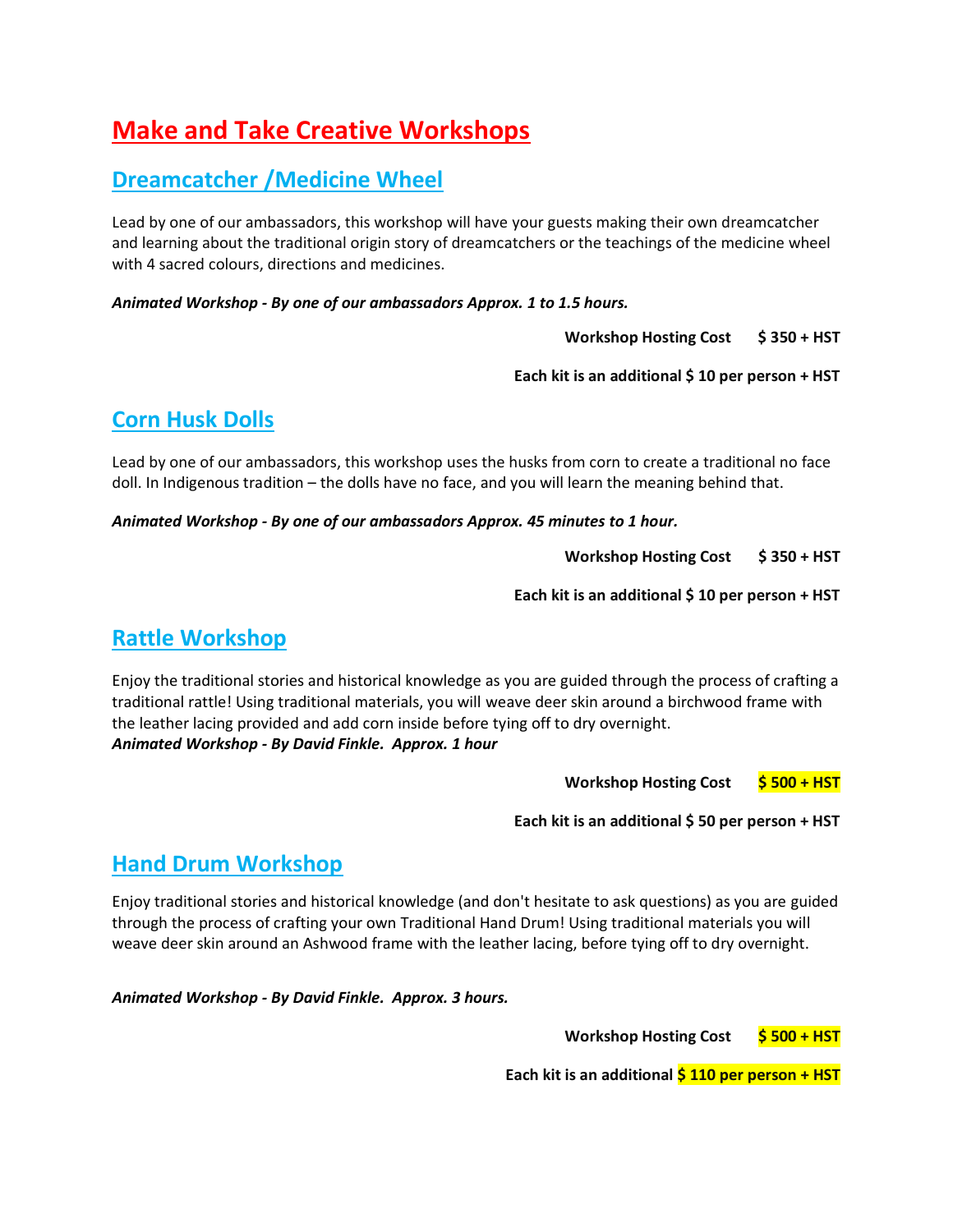

# **Team Building Activities &Workshops**

Our new home @ Mādahòkì Farm is the perfect location for your next company picnic, cultural awareness retreats and team building workshops! With over 160 acres of land to share and discover we have the team to help make your event a great success!

Our staff and team retreats have always been popular in the past on Victoria Island, so we are super excited to be able to bring them back once again at our new farm location with more year-round buildings, unique meeting spaces and land to explore.

To help create an event that meets your corporate objectives, we have listed some of the potential workshops and activities in a format where you can create your custom experience, by adding on any of our cultural programming listed below or independently.

#### **Introduction to Indigenous Culture**

Mādahòkì Farm sits on the traditional unceded territory of the Algonquin Nation. However, one of the beautiful things about this region is our urban Indigenous community is diverse. This workshop will be led by the Indigenous cultural ambassador team and introduce the participants to the rich diversity of our nations, the common beliefs and way of life among our community and some of the most common questions they receive. This introduction will end with an opportunity for the group to engage the Ambassadors with any questions they have.

*Approx. 1.0 hours with introduction and questions* **\$500 +HST** 

#### **Elders Teachings & Talking Circle**

Invite an elder to do a traditional First Nation land acknowledgment and opening prayer. Each opening ceremony varies – as each elder choses to share their wisdom in their own way/words.

In addition to their participation, the elder could lead a talking circle to discuss an area of interest for your group or company. (**Must be mentioned at time of Booking as we will confirm the Elders comfort with the subject).** This tradition includes an opportunity for each voice to be heard, recognized, and valued as part of the process, with the traditional passing of a sacred object. Alternatively, the elder could introduce the rich teachings of the medicine wheel in a cultural awareness workshop.

*Approx. 1.5 hours with opening and talking circle* **\$ 750 + HST**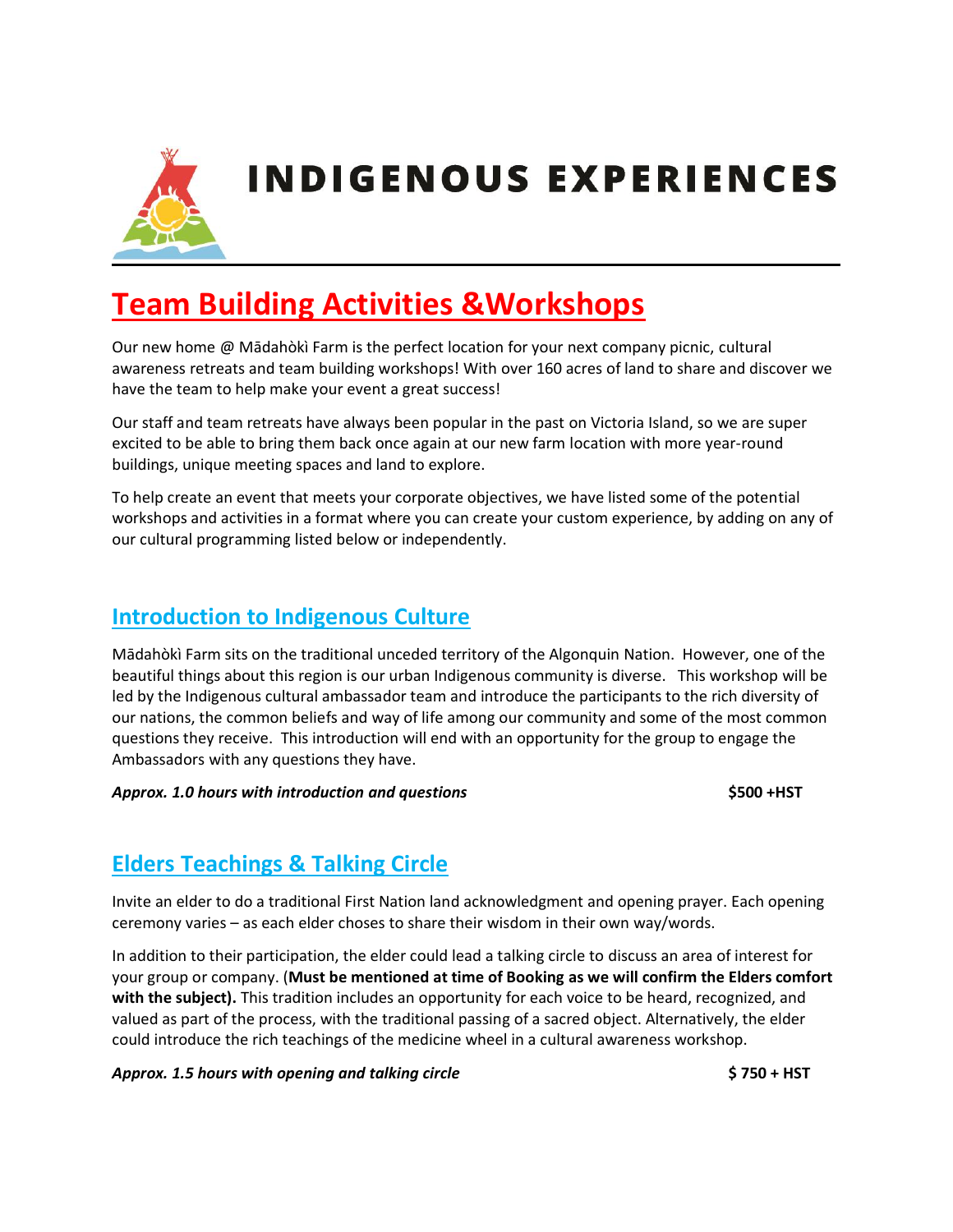#### **Dream Catcher/Medicine Wheel Workshop**

Groups create their own dream catcher or medicine wheel but as part of a team! This activity does not just introduce our guests to the teachings and story behind each craft, it's a lesson in team leadership and communication. Once broken down into smaller groups, team members will take a turn retrieving directions on the next part of the process in creating their own dreamcatcher (or medicine wheel).

They will return to the table and relate the instructions to their team; teaching each of them how to complete it before the next member returns to the instructor for the next step. You can be sure that each team will create unique and memorable dream catchers, no two will be alike! (Includes all equipment and supplies in kit cost)

*Approx. length is 1 to 1.5 hours* **Workshop Host Cost \$ 350 + HST**

**+ \$ 10 per Craft Kit + HST**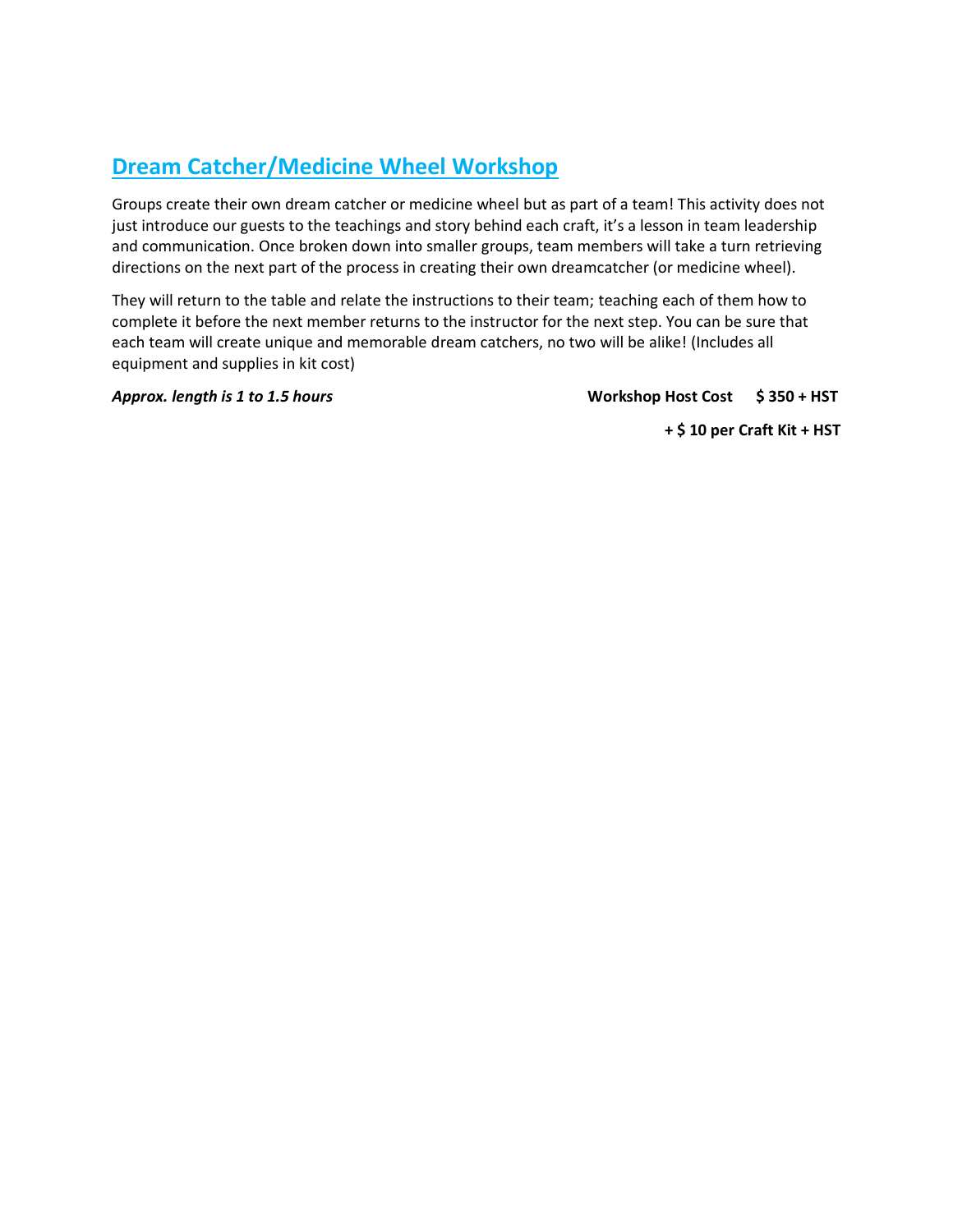

# **PERFORMANCES**



### **Indigenous Experiences - Drum Group and First Nation Dancers**

Our talented group of Pow Wow drum and dancers have shared their traditions and talent with millions of visitors from around the world. Sure to be a highlight of any event. You can feel the heartbeat of Mother Earth through the drum, witness the vibrance, resilience and beauty of our culture through these dances which have been passed on through the generations and continue to inspire our future generations. Each dance style shares important insight to our culture, teachings, and beliefs as told through the recorded narration, or live emcee available upon request.

Styles available in this region are Men's Traditional and Grass, Women's Traditional, Fancy and Jingle as well as talented hoop dancers -both traditional and contemporary.

The full performance can range from 20-40 minutes depending on the number of dancers and time available in your itinerary.

#### *Prices for performances included, but are not limited to:*

| 3 Dancers (different styles) w/ recorded narration & song | $$1,100 + HST$ |
|-----------------------------------------------------------|----------------|
| 4 Dancers (different styles) w/ recorded narration& song  | $$1,300 + HST$ |
| 5 Dancers (different styles) w/ recorded narration& song  | $$1,500 + HST$ |
| Hoop Dancer (as additional performer to above troupes)    | $$500 + HST$   |
| Hoop Dancer (as solo artist to CD or booked drum)         | $$750 + HST$   |
|                                                           |                |

Add- on Drum Group **\$1,500 - \$ 2,000 + HST**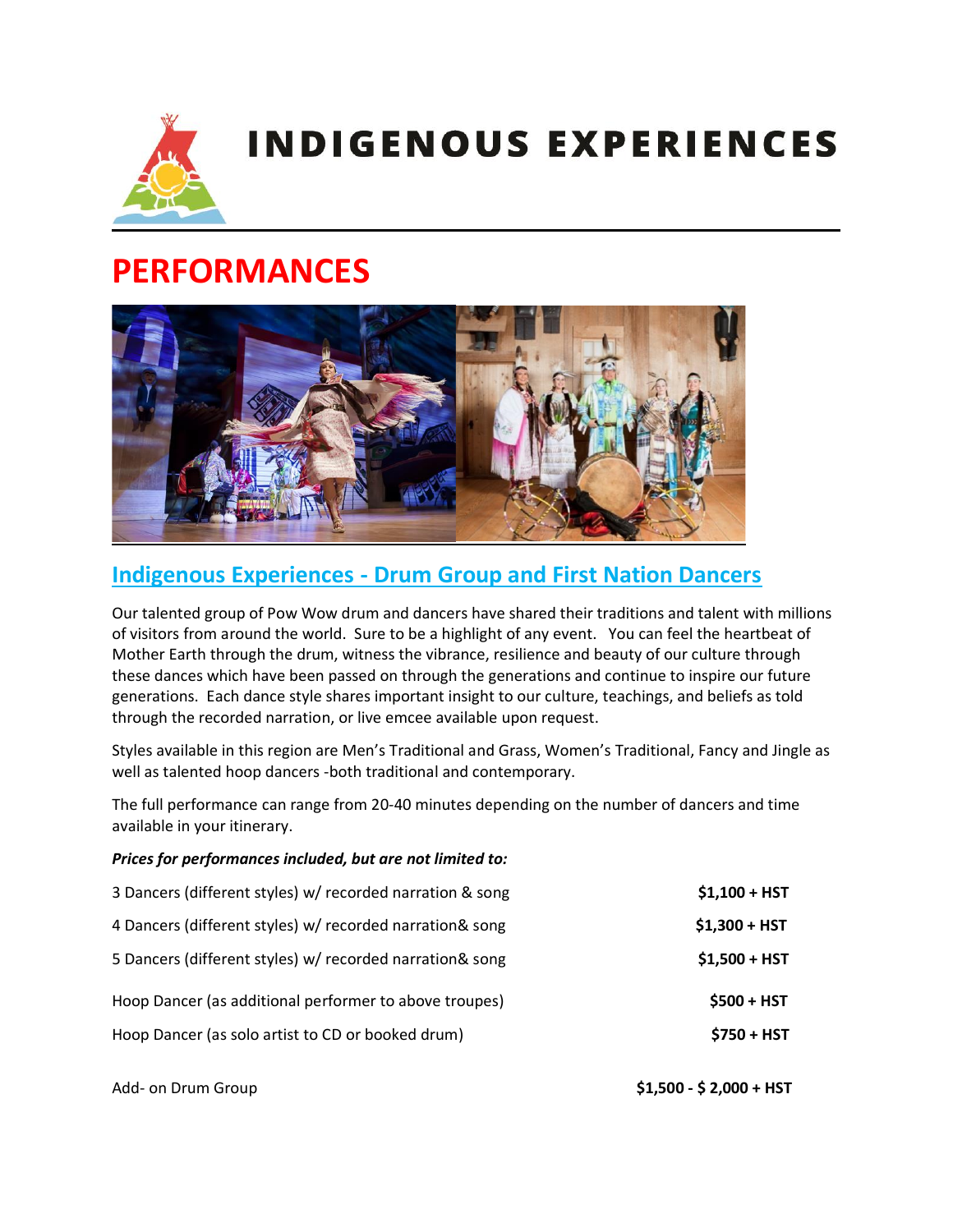

**Other Talented Indigenous Artists! We are happy to invite other First Nation, Metis and Inuit Artists to the Farm to be part of your event. Here are some suggestions:** 

#### **Metis Jiggers – Prairie Fire**  $$1,500 + HST$$

A talented and energetic performance done by a fun family dance group! – Prairie Fire, this lively and interactive group also aims to teach audiences about Metis culture through demonstrations of some of the most challenging jig dances.

#### **Inuit Throat Singers - Sunsdrum** \$1,500 + HST

Siqiniup Qilauta (Sunsdrum) presents Inuit cultural performances that include throat singing, drum dancing and singing traditional Inuit songs (ayaya). This talented group of youth has been actively performing since 2001, to both national and international audiences including Prince Charles and the Prime Minister.

#### **Interactive Artist Stations**

Having interactive artist stations, where artisans are working on their craft or art has proven to be a very popular way to "bring the culture to life." The cost per artist may vary (from \$550 + HST to \$900 + HST) and we have some of the following local talents:

- Storytellers
- Birch Bark Canoe Building
- Snowshoe Building
- Traditional Games Demonstrations Inuit and Metis voyageur (interactive)
- Visual Artists (painting)
- Soap Stone Carving
- Hand Drum Creation
- Traditional Medicine Teachings
- Beading Styles and Process
- Traditions of Making Maple Syrup
- Teaching Circles on various topics including the medicine wheel, medicines, health, culture, environment, or other topics of interest from an Indigenous perspective
- Traditional smoking and cooking demonstrations

**We have hundreds of diverse traditional and contemporary Indigenous Artists from around the country in our database. Please contact us to discuss other options.**